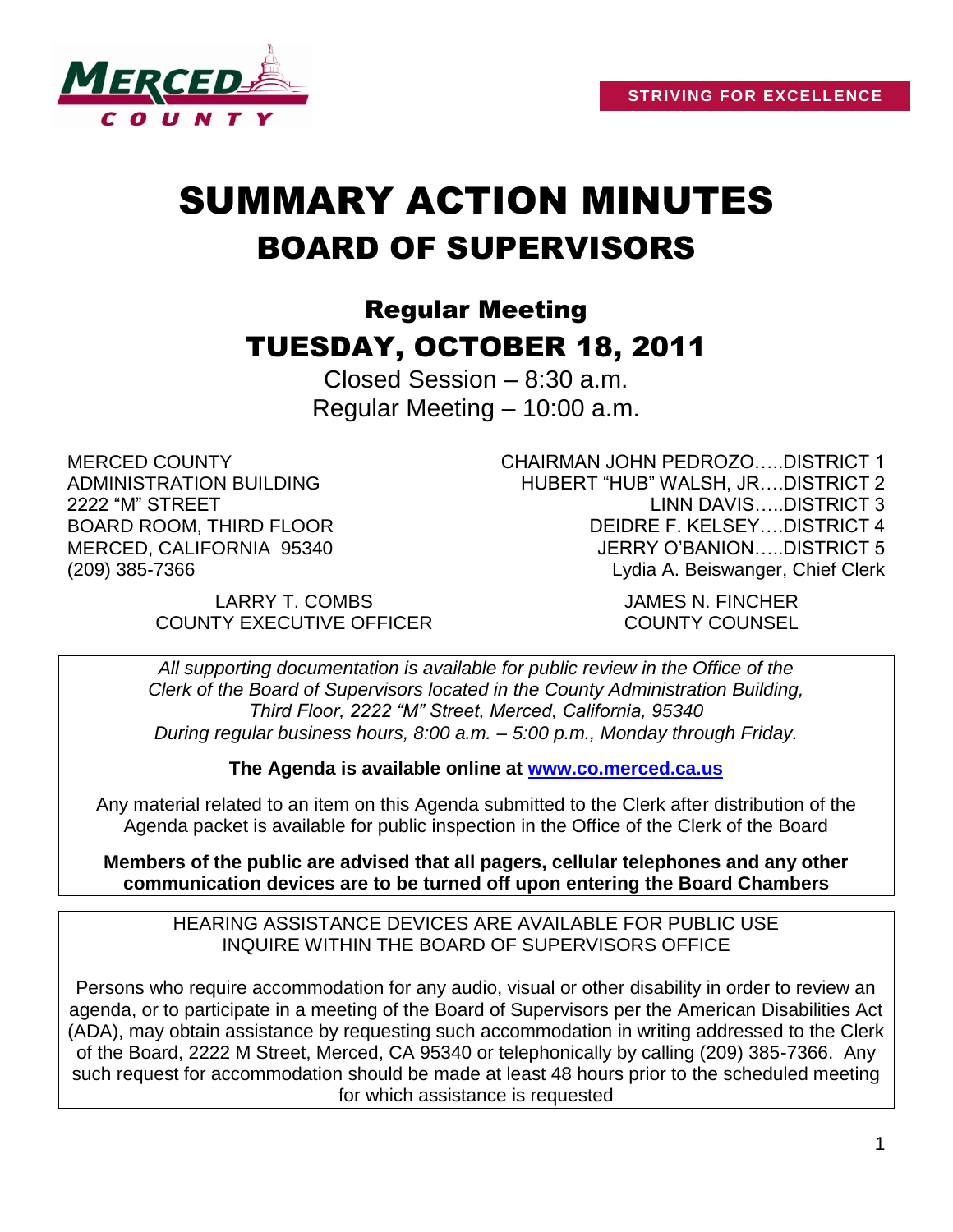The Agenda is divided into three sections:

**CONSENT CALENDAR** – These matters include routine financial and administrative actions and are approved by a single majority vote.

**SCHEDULED ITEMS** – These items are noticed hearings, work sessions and public hearings.

**REGULAR CALENDAR** – These items include significant policy and administration actions. Immediately after approval of the CONSENT CALENDAR, if the time of the hearing of SCHEDULED ITEMS has not arrived, the REGULAR CALENDAR will be considered.

# SCHEDULED ITEMS

# 8:30 A. M. **THE PUBLIC IS INVITED TO SPEAK ON ANY ITEM ON THE AGENDA-TESTIMONY IS LIMITED TO FIVE MINUTES PER PERSON**

**CLOSED SESSION - CONFERENCE WITH REAL PROPERTY NEGOTIATOR:** It is the intention of the Board to meet in Closed Session concerning a Conference with Real Property Negotiator(s) Mark Hendrickson, Director-Commerce, Aviation and Economic Development pursuant to Government Code Section 54956.8 as follows: (1) Challenger Learning Center, 3460 Challenger Way, Atwater, CA; and (2) Building 1323 at Castle

**CLOSED SESSION - CONFERENCE WITH LEGAL COUNSEL - ANTICIPATED LITIGATION:** It is the intention of the Board to meet in Closed Session concerning significant exposure to litigation pursuant to Government Code Section 54956.9(b): One Case

**CLOSED SESSION - CONFERENCE WITH LEGAL COUNSEL - SIGNIFICANT EXPOSURE TO LITIGATION**: It is the intention of the Board to meet in Closed Session concerning significant exposure to litigation pursuant to Government Code Section 54956(b): One Case

**CLOSED SESSION:** It is the intention of the Board to meet in Closed Session pursuant to Government Code Section 54957.6 concerning a Conference with County of Merced Staff Negotiators concerning negotiations with American Federation of State, County and Municipal Employees (AFSCME), Units 4, 5, 6 and 8; Independent Employees of Merced County (IEMC), Unit 3; Merced County Lawyers Association, Unit 7; Merced County Sheriff Employee Association (MCSEA), Unit 2; Merced County Law Enforcement Sergeants, Unit P; Deputy Sheriff Association, Unit 10; Non-Safety Corrections, Unit 12; and Probation Supervising Employees, Unit 11

**THE BOARD RECESSED AT 8:30 A.M. AND RECONVENED AT 10:00 A.M. WITH ALL MEMBERS PRESENT AND THE CHAIRMAN STATES CLOSED SESSION WILL BE CONTINUED UNTIL LATER IN THE DAY. THE BOARD RECESSED AT 10:55 A.M. TO MEET IN CLOSED SESSION AND RECONVENED AT 11:37 A.M. AND ADVISED DIRECTION WAS PROVIDED TO STAFF**

**GOVERNMENT CODE SECTION 54950 COMPLIANCE (LATE AGENDA ITEMS)**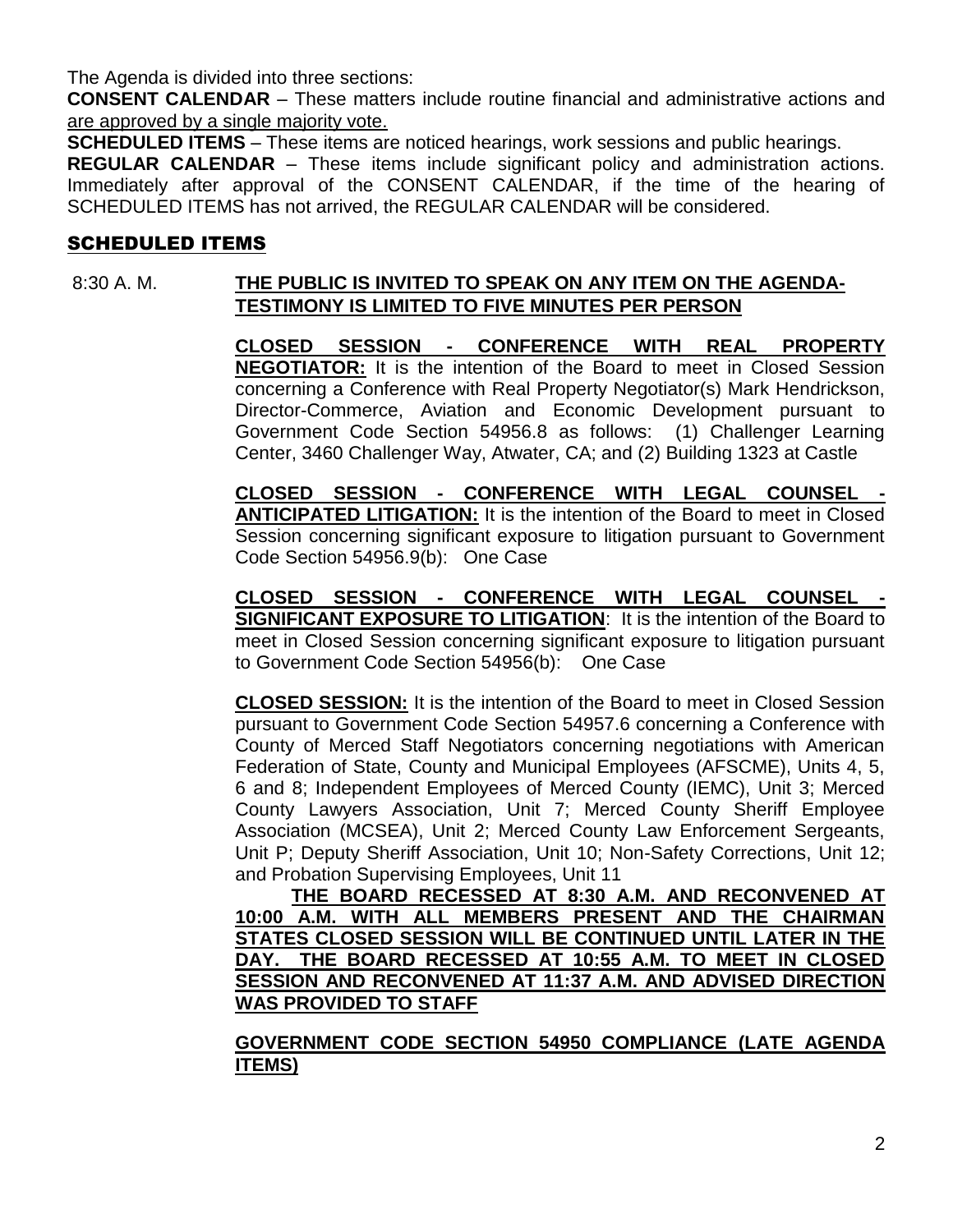10:00 A. M. **PLEDGE OF ALLEGIANCE**

**PUBLIC OPPORTUNITY TO SPEAK ON ANY MATTER OF PUBLIC INTEREST WITHIN THE BOARD'S JURISDICTION INCLUDING ITEMS ON THE BOARD'S AGENDA, EXCEPT FOR THOSE ITEMS SPECIFICALLY SCHEDULED AS PUBLIC HEARINGS** (Testimony limited to five minutes per person)

# *REVIEW BOARD ORDER – SEE PAGE 9*

10:00 A. M. **APPROVAL OF CONSENT AGENDA CALENDAR** (Items #1 - 19)

#### **COMMERCE, AVIATION AND ECONOMIC DEVELOPMENT - PROPOSED ORDINANCE - SECOND READING AND POSSIBLE ADOPTION**

To consider Proposed Ordinance entitled: An Ordinance Determining Merced County will comply with the Voluntary Alternative Redevelopment Program pursuant to Part 1.9 of Division 24 of the California Health and Safety Code in order to permit the continued existence and operation of the Merced County Redevelopment Agency

RECOMMENDATION: Waive further reading; and, adopt Ordinance *REVIEW BOARD ORDER – SEE PAGE 9*

#### **REPORTS/BOARD DIRECTION**

County Executive Officer, County Counsel, Board of Supervisors Members

# CONSENT CALENDAR (Items #1 - 19) **APPROVED AS RECOMMENDED AYES: ALL**

#### Ag. Commissioner

1. Approve and authorize Chairman to sign Renewal Contract No. 2008252 with Calif. Dept. of Food and Agriculture for High Risk Exclusion Inspections and adopt Resolution. **ADOPTED RESOLUTION NO. 2011-173**

#### Mental Health

- 2. Approve Budget Transfer in the amount of \$1,500 for Mental Health Advisory Board training needs, fund is designated for this purpose. (4/5 Vote Required)
- 3. Approve Budget Transfer in the amount of \$15,000 for transportation of clients underestimated for fiscal year budgeting, fund is designated for this purpose. (4/5 Vote Required)
- 4. Approve Budget Transfer in the amount of \$11,500 for 13th Street Building #1 Reception reconstruction for ADA compliance.

Fire

- 5. Approve Budget Transfer in the amount of \$7,626 for purchase of radios for command vehicle.
- 6. Approve Budget Transfer in the amount of \$5,300 for purchase of five defibrillator units to outfit in response vehicles. (4/5 Vote Required)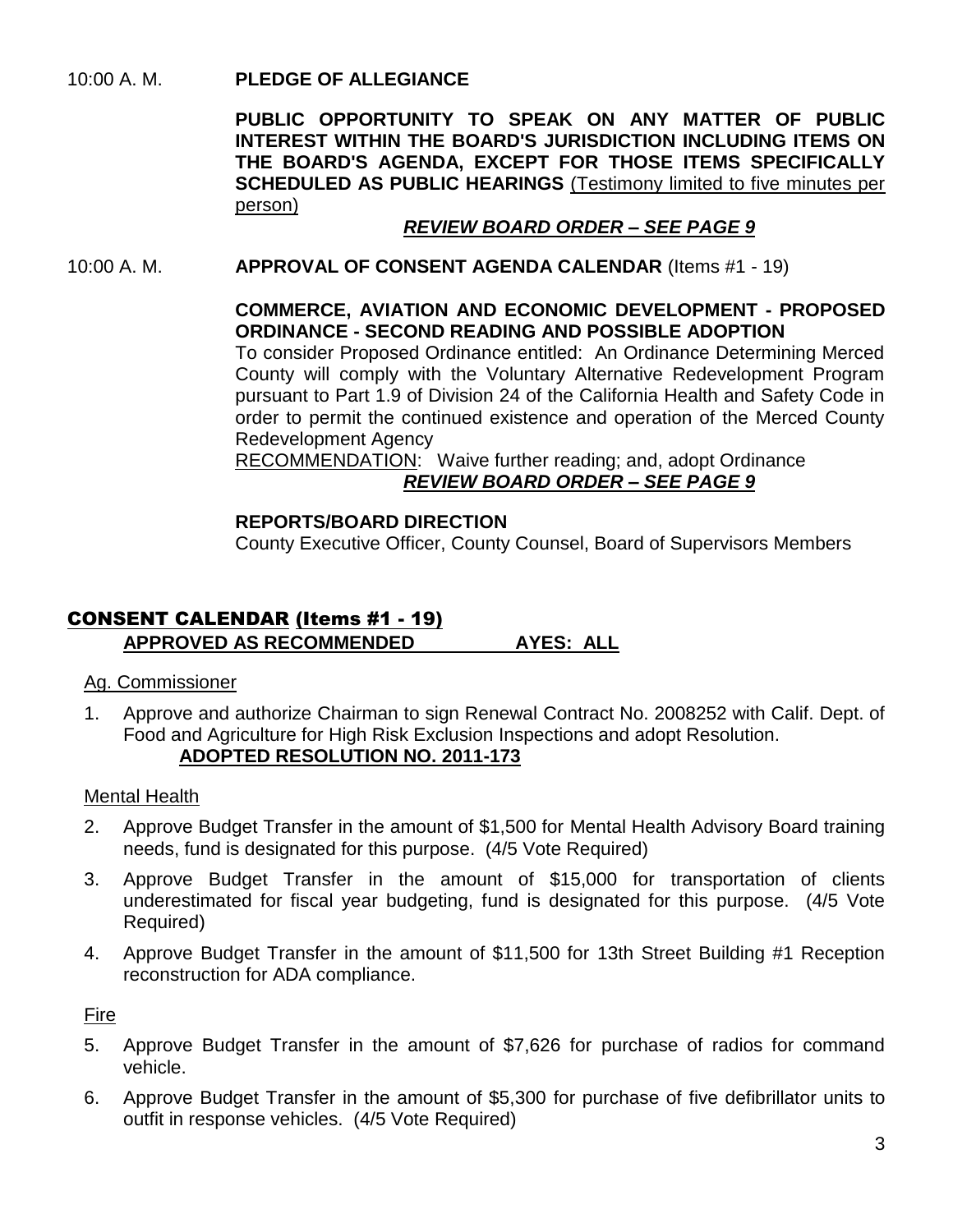# Planning

7. Set public hearing for November 22, 2011 at 10:00 a.m. to revert back to acreage 25 singlefamily residential lots and recorded public roads into a single 28-acre parcel from a previously recorded subdivision known as Fleming Hills.

#### District Attorney

8. Approve and authorize Chairman to sign Renewal Contract No. 2010072 with Karpel Solutions for annual maintenance for case management system.

#### **Sheriff**

9. Approve and authorize Chairman to sign Amendment to Contract No. 2009256 with Forensic Medical Group for increased autopsy services and approve the budget transfer. *REVIEW BOARD ORDER – SEE PAGE 9 AND 10*

#### Executive Office

- 10. Approve and authorize Chairman to sign Renewal Contract No. 2004364 for Professional Benefit Services for Dental Claims Administration.
- 11. Approve and authorize Chairman to sign Renewal Contract No. 2004363 with United Health Care for Secure Horizons, a Medicare HMO.
- 12. Approve and authorize Chairman to sign Renewal Contract No. 2003283 with Merced County Coalition of Unions for Health, Dental and Vision Coverage for 2012 and authorize staff to explore options and alternatives to the existing retiree health and dental plan and contribution structure to address the long term OPEB liability and the short term funding shortfall for FY 12/13.
- 13. Approve and authorize Chairman to sign Renewal Contract No. 2005281 with Vision Service Plan for Vision Insurance.

# Board Recognition

- 14. Proclaim the week of October 22-30, 2011 as Red Ribbon Celebration Week in Merced County and encourage all County departments and employees to wear red ribbons and to display red ribbons on County buildings and vehicles during that week.
- 15. Authorize Plaque and Certificate of Recognition in Celebration of Fluetsch & Busby Insurance 100th Year Anniversary.
- 16. Authorize Certificate in Recognition to Dos Palos Memorial Rural Health Clinic and Skilled Nursing Facility for Dedicated Service and Open House to the Dos Palos Community.
- 17. Authorize Certificate in Recognition to Erin M. Campbell in Honor of Installation as Dos Palos Postmaster.
- 18. Authorize Certificate in Recognition to Georgia Johnson in recognition of 18 Years of Service as President of the Atwater Historical Society.
- 19. Authorize Certificate in Recognition and Appreciation of Food 4 Less Sponsorship of the "Battle" of the Westside Big Game Rally - Dos Palos High vs. Los Banos High.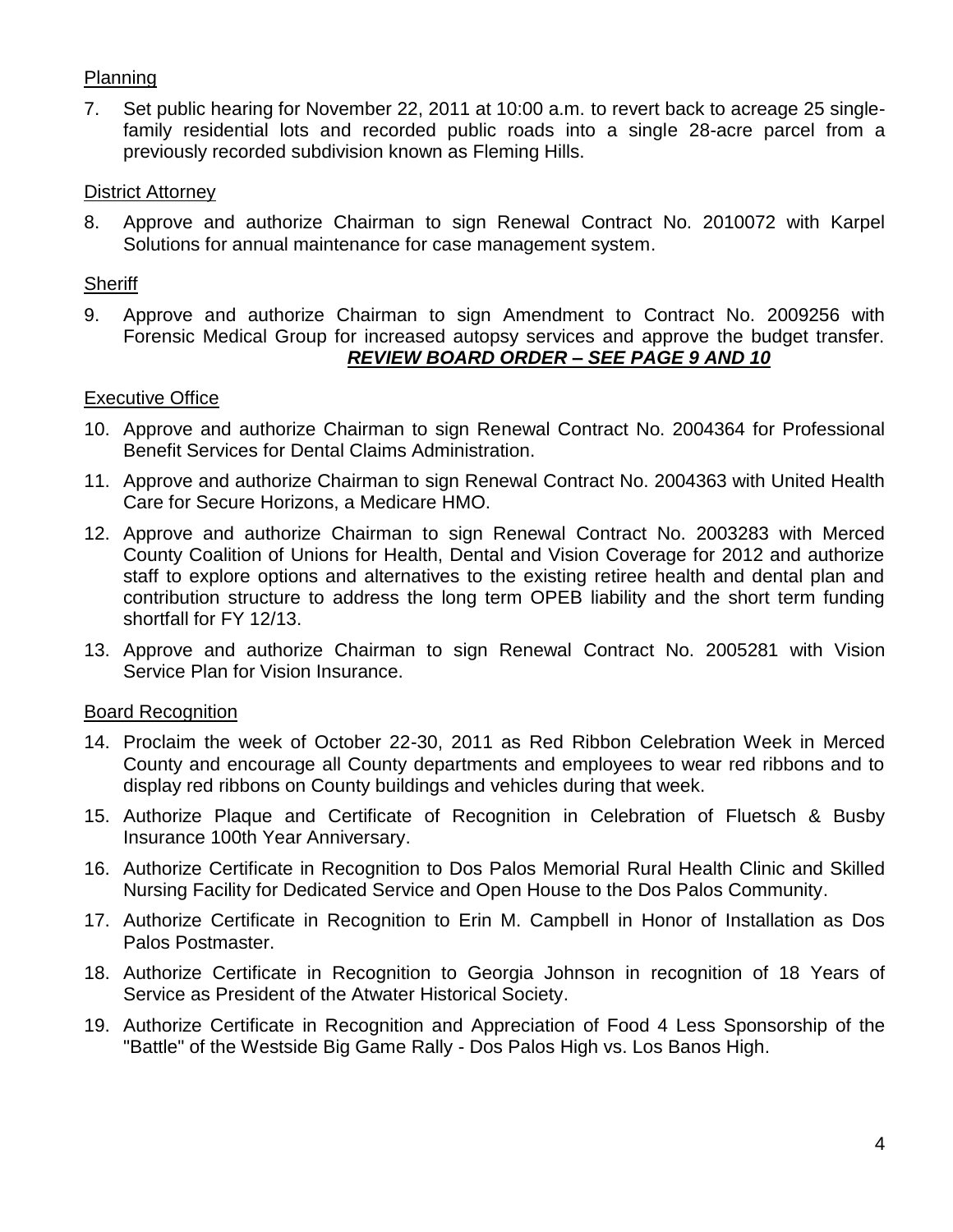# REGULAR CALENDAR

# BOARD ACTION

#### PUBLIC WORKS

20. Approve the plans and specifications for the Old County Medical Center (former Merced Community Medical Center) Demolition and Re-use Project; authorize Public Works to advertise for bids, hold the public bid opening and award the construction contract as long as it is within the established budget, authorize the Chairman to sign upon review and approval of Counsel, and direct Public Works to return to the Board with an informational item disclosing all actions taken.

# **AUTHORIZED CONTRACT NO. 2011192 AS RECOMMENDED AYES: ALL**

21. Award the Two-Year Exclusive Negotiation Contract with L. J. Steiner, LLC for re-use of the Old County Hospital Site and authorize Counsel, Public Works and Risk Management to negotiate the final terms and conditions of Exclusive Negotiation Agreement (ENA) and direct Public Works to return to the Board for approval of the ENA. *(Convert 1963-2 Story Wing and 1981-3 Story Wing)*

# **AUTHORIZED CONTRACT NO. 2011193 AS RECOMMENDED AYES: ALL**

- 22. Approve a Temporary Cash Flow Loan to the following Zones of Benefit from CSA Emergency Fund #8200: Almond Estates Drainage Zone of Benefit No. 108-\$3,000 and Golden Bear Estates Lighting and Drainage #332-\$200 and authorize the Auditor Controller to transfer the funds from the CSA Emergency Fund #8200 to the Zones of Benefit Funds. **APPROVED AS RECOMMENDED AYES: ALL**
- 23. Resolution relinquishing Campus Parkway Segment 1 (from Coffee Street to Childs Avenue) to the City of Merced.

# **ADOPTED RESOLUTION NO. 2011-174 AS RECOMMENDED AYES: ALL**

#### MENTAL HEALTH

24. Contract with Gary C. Ernst for Consulting Services for Cost Reporting Consulting Services. **AUTHORIZED CONTRACT NO. 2011194 AS RECOMMENDED AYES: ALL**

# **HEALTH**

25. Contract with State Dept. of Public Health for STD Community Intervention Services for FY 2011/13 with a two year total of \$18,500 and adopt Resolution.

# **ADOPTED RESOLUTION NO. 2011-175 AND AUTHORIZED CONTRACT NO. 2011195 AS RECOMMENDED AYES: ALL**

#### COMMERCE, AVIATION AND ECONOMIC DEVELOPMENT

26. Authorize the Directors of the Dept. of Workforce Investment and Commerce, Aviation and Economic Development to solicit donations from local stakeholders to include business advocacy organizations, private sector partners and other potential interested parties to support the 2012 San Joaquin Entrepreneur challenge.

# **APPROVED AS RECOMMENDED AYES: ALL** *REVIEW BOARD ORDER – SEE PAGE 10*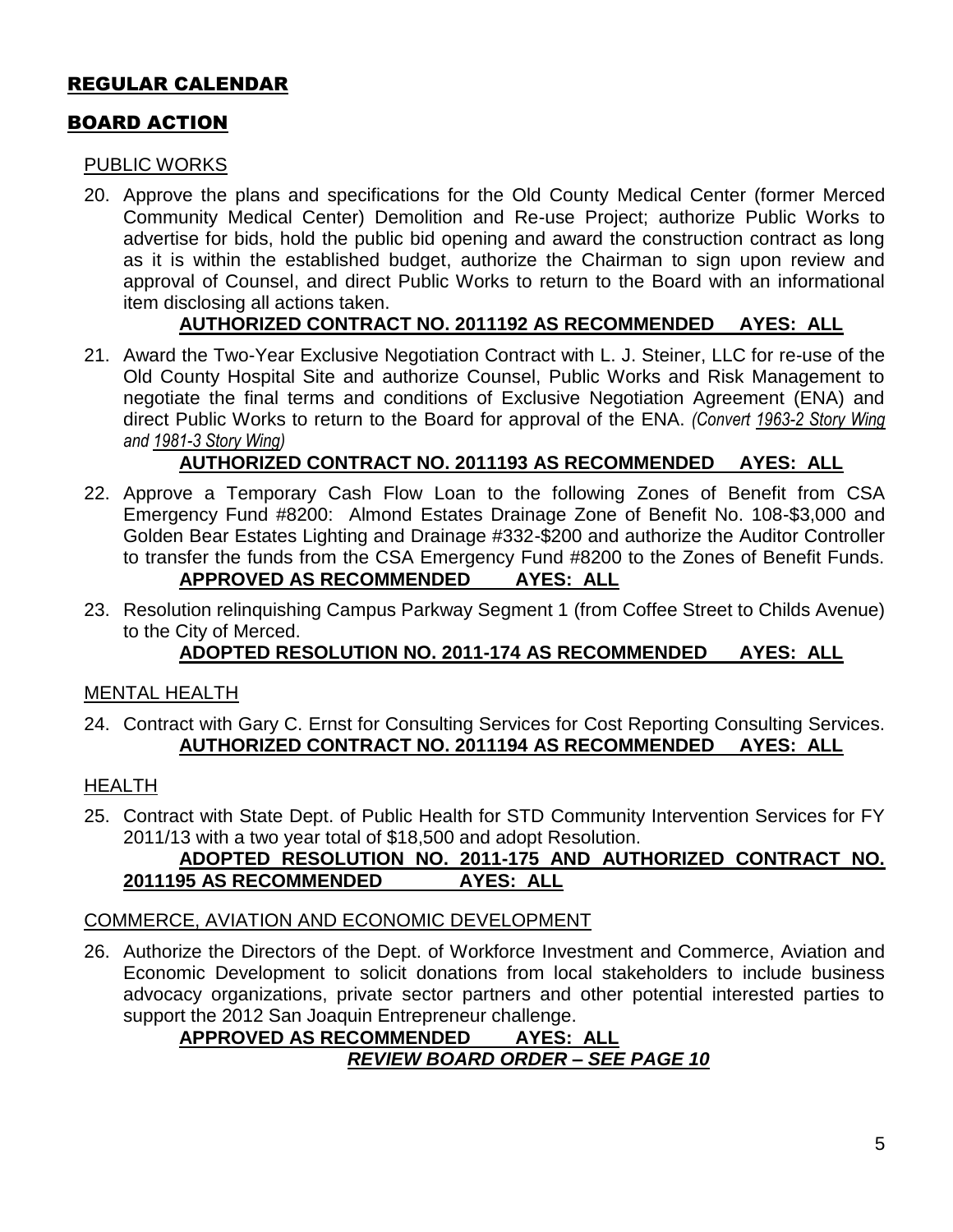# CHILD SUPPORT SERVICES

27. Contract with L. J. Steiner, LLC for office space located at 3368 N. Highway 59, Suite A, Merced.

# **AUTHORIZED CONTRACT NO. 2011196 AS RECOMMENDED AYES: ALL**

#### HUMAN SERVICES AGENCY

28. Contract with District Attorney for Child Abuse Treatment Program Operational Agreement with funding from Governor's Office of Emergency Services to assist the Victim/Witness Assistance Program.

#### **AUTHORIZED CONTRACT NO. 2011191 AS RECOMMENDED AYES: ALL**

29. Authorize sponsorship of 2011 Veterans Day Parade to be held on November 11, 2011; authorize additional insured status for the City of Merced for the event and authorize the Street Closure Application be signed by the County of Merced.

# **APPROVED AS RECOMMENDED AYES: ALL**

30. Contract with Community Action Agency for a Home-Delivered Meals Program for Seniors and terminate Contract No. 2009167.

# **AUTHORIZED CONTRACT NO. 2011197 AS RECOMMENDED AYES: ALL**

31. Contract with Community Action Agency for a Congregate Nutrition Program for Seniors; authorize termination of Contract No. 2009166 and approve the necessary budget transfer. **APPROVED AS RECOMMENDED AYES: ALL**

#### DEPT. OF ADMIN. SERVICES

32. Declare Miscellaneous Office Equipment, assorted office equipment, and miscellaneous supplies identified as Surplus Property (Exhibit A) as recommended and authorize its disposal by approved internet public auction.

# **APPROVED AS RECOMMENDED AYES: ALL**

#### HUMAN RESOURCES

33. Authorize change of two Automation Systems Analyst I/II to Staff Services Analyst I/II classifications, with one in District Attorney and one in Mental Health, effective October 24, 2011 and adopt Resolution.

#### **ADOPTED RESOLUTION NO. 2011-176 AS RECOMMENDED AYES: ALL**

34. Designate Brian Cutler, Special Projects Manager, as Acting Director-Workforce Investment on October 24, 2011 and approve a 10% increase, including "A" Level Management benefits, effective November 7, 2011.

# **APPROVED AS RECOMMENDED AYES: ALL**

#### EXECUTIVE OFFICE

35. Amendment to Memorandum of Understanding-Contract with Unit 7, Merced County Attorney's Association; approve Employer Participation Agreement with Nationwide Retirement Solutions for Unit 7, Merced County Attorney's Association which includes the Plan, Declaration of Trust and appointment of Trustee for the PEHP and Associated Documents.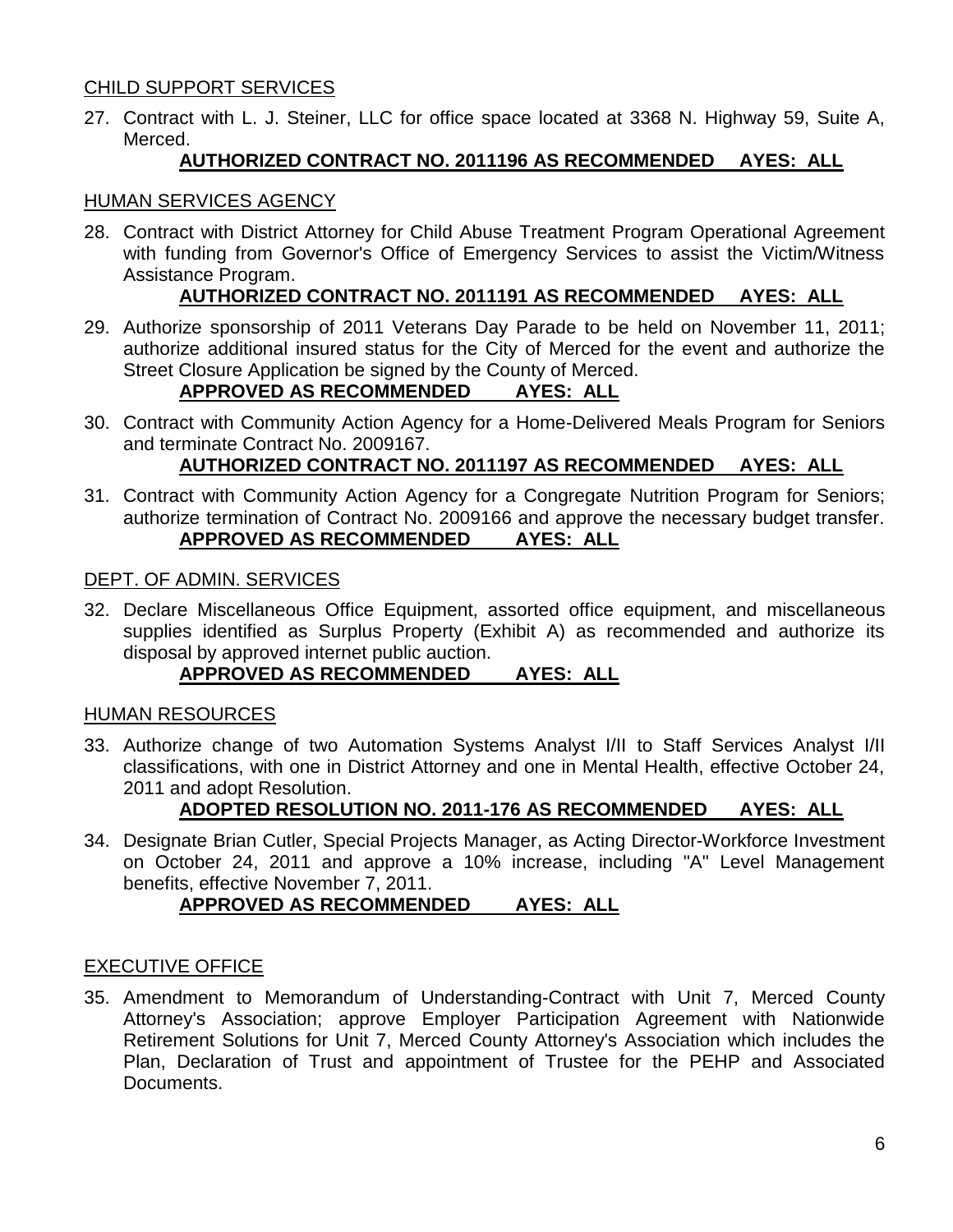#### **AUTHORIZED CONTRACT NO. 2011117 (MOU W/UNIT 7) AND CONTRACT NO. 2011200 (W/NRS) AS RECOMMENDED AYES: ALL**

# BOARD OF SUPERVISORS

36. Selection of CSAC Board of Directors Member and Alternate for Merced County for 2011- 2012 Year beginning November 29, 2011.

**THE BOARD SELECTED SUPERVISOR WALSH AS MEMBER AND SUPERVISOR PEDROZO AS ALTERNATE FOR THE CSAC BOARD OF DIRECTOR REPRESENTATIVES FOR 2011-2012 YEAR BEGINNING NOVEMBER 29, 2011 AYES: ALL**

37. Authorize Special Board Project Funds-District One in the amount of \$1,675 to be utilized to remove a masonry wall at the Le Grand Community Building and authorize Purchasing to issue a Purchase Order to Commercial Construction for completion of the job.

# **APPROVED AS RECOMMENDED AYES: ALL**

38. Authorize Special Board Project Funds-District One in the amount of \$500 to be donated to the Merced Multicultural Arts Center for support of their programs in the community.

#### **APPROVED AS RECOMMENDED AYES: ALL** *REVIEW BOARD ORDER – SEE PAGE 10 AND 11*

#### BOARD APPOINTMENTS

39. Henry Miller Reclamation District - Reappointed Jim Nickel, Greg Pearl, and Anthony Neves to serve until November 6, 2015.

# **APPROVED AS RECOMMENDED AYES: ALL**

- 40. Library Advisory Commission Appointed Louise Chivers to serve until August 31, 2012. **APPROVED AS RECOMMENDED AYES: ALL**
- 41. Agricultural Waste Management Loan Committee Appointed Mark J. Hendrickson to represent Commerce, Aviation and Economic Development. **APPROVED AS RECOMMENDED AYES: ALL**
- 42. Mental Health Advisory Board At-Large positions Appointed Charles McClure to serve until June 30, 2012 and Christina Kraushar to serve until June 30, 2014.

# **APPROVED AS RECOMMENDED AYES: ALL**

#### LIBRARY

43. Authorize the County Librarian to allow the Los Banos Library to be open on Wednesday, October 19, 2011, from 6:00 p.m. to 9:00 p.m. with the Los Banos Friends of the Library volunteering their time to have the library open for an Open House Celebration.

# **APPROVED AS RECOMMENDED AYES: ALL** *REVIEW BOARD ORDER – SEE PAGE 11*

# BOARD INFORMATION & POSSIBLE ACTION **ACCEPTED AND PLACED ON FILE AYES: ALL**

44. State Water Resources Control Board re: Notice of Availability of Draft Documents and Notice of Staff Workshops - Policy for Siting, Design and Operation and Management of Onsite Wastewater Treatment Systems (OWTS) - Septic Systems.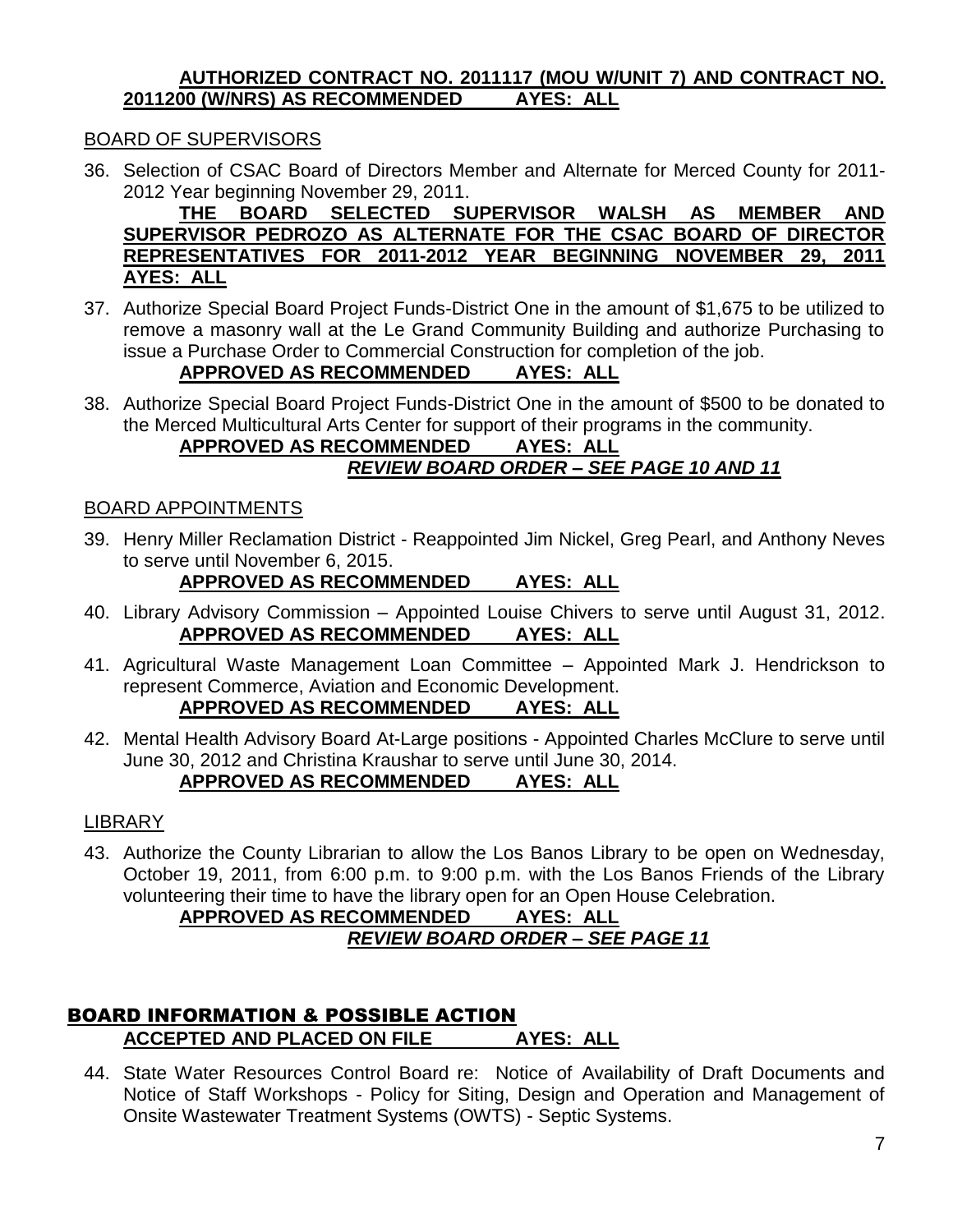- 45. State Water Resources Control Board re: Notice of Proposed Emergency Rulemaking Annual Waste Discharge Permit Fees - Amendments to Division 3 of Title 23 of the California Code of Regulations, Required Notice of Proposed Emergency Action.
- 46. State Water Resources Control Board re: Notice of Proposed Emergency Rulemaking Water Rights Fees - Amendment to Division 3 of Title 23 of the California Code of Regulations, Required Notice of Proposed Emergency Action.
- 47. State Dept. of Conservation, Division of Land Resource Protection re: Draft Initial Study/Negative Declaration (IS/ND) SCH #2011081070, Proposed Middle School #2 Acquisition, Merced County.
- 48. State Fish and Game Commission re: Regulatory Process to amend Section 632, Title 14, California Code of Regulations, regarding south coast marine protected areas, changes made to the originally proposed regulatory language.
- 49. State Fish and Game Commission re: Notice of Proposed Regulatory Action relative to Section 7.00 and subsection (b) (68) of Section 7.50, Title 14, California Code of Regulations, relating to Oroville-Thermalito Complex Regulations for take of Non-Indigenous Coho Salmon, published in the California Regulatory Notice Register on September 30, 2011.
- 50. Pacific Gas & Electric Company re: Merced Falls Hydroelectric Project, FERC Project No. 2467, Filing of Licensee's Updated Study Report and Draft License Applications.
- 51. Merced County Mosquito Abatement District re: Manager's Report, August 2011.
- 52. State Water Resources Control Board re: Notice of Public California Environmental Quality Act Scoping Meeting - Statewide Policy for Nutrient Control in the Inland Surface Waters in California, set for October 27, 2011 at 9:00 a.m. in Sacramento, CA.

# **THE BOARD RECESSED TO MEET AS AN IN-HOME SUPPORTIVE SERVICES PUBLIC AUTHORITY AND RECONVENED TO MEET AS A BOARD OF SUPERVISORS**

# **THE BOARD ADOPTED RESOLUTIONS IN MEMORY OF BEN LEONARD AND HENRY MELLO AND ADJOURNED THE MEETING UNTIL TUESDAY, NOVEMBER 8, 2011 AT 10:00 A.M.**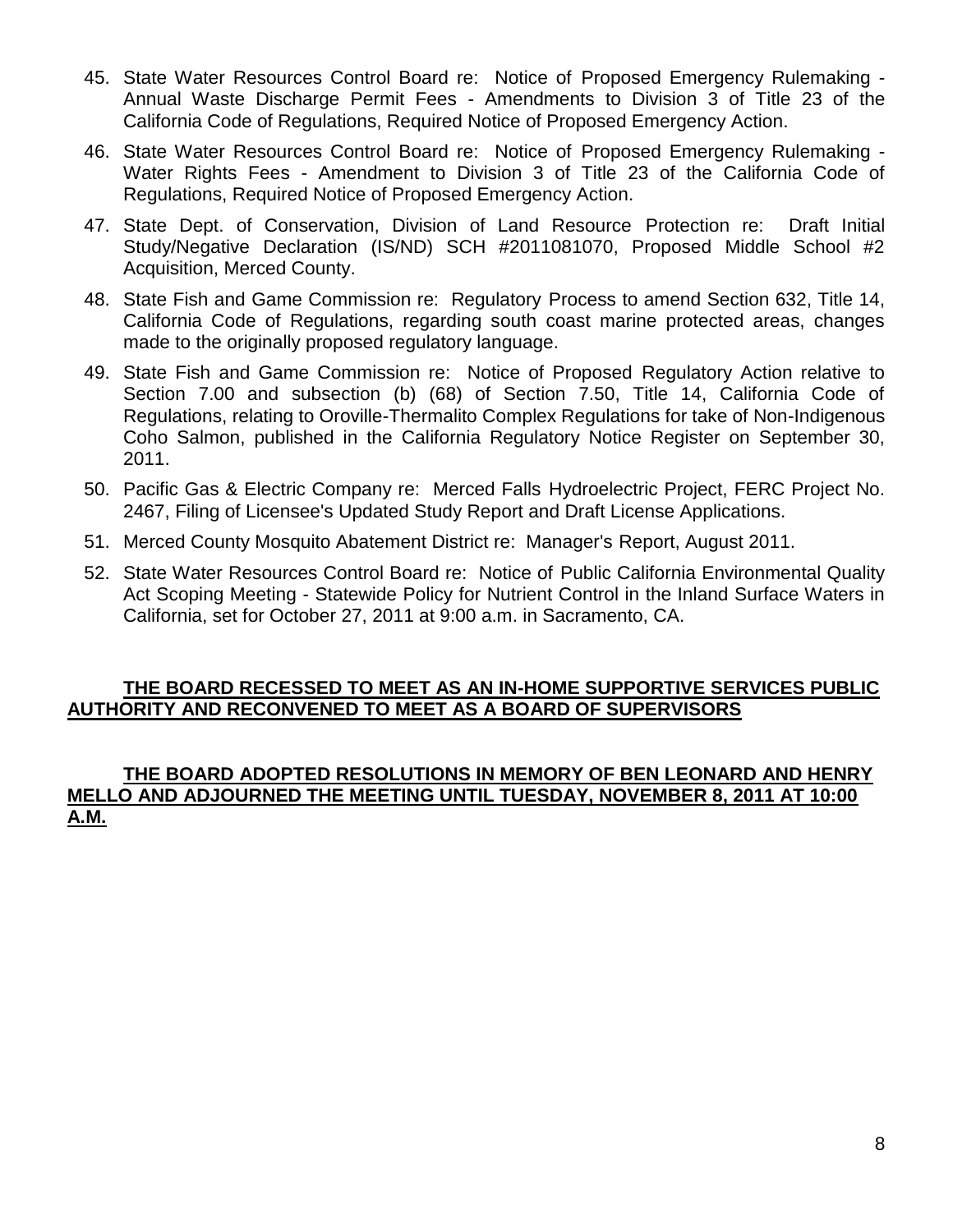#### **10:00 A.M. SCHEDULED ITEM 2011-10-18 PUBLIC OPPORTUNITY**

Karen Adams, Treasurer/Tax Collector, informs the Board that 85,000 secured tax bills have been mailed out for a total of 182 million dollars, a decline from past years. A reminder notice regarding taxes will publish in the Merced County Times and the Merced Sun-Star. Ms. Adams also informs the Board that 29,000 sample ballots have been mailed out - 10,000 vote by mail ballots, and will have 22 precincts for the November 8 election.

John Goold, Chief Deputy District Attorney, speaks regarding Item 9 on the Board's Agenda. He states that this is a critical issue with regard to prosecuting homicide cases. He states that the amendment does not relate anything about testimonial services, and when there is no pathologist on contract, \$25,000 a year is spent on pathology services. With a contract in place, it is down to about \$3,000. He states this could financially impact the way business is done in the District Attorney's Office.

Present: Pedrozo, Walsh, Davis, Kelsey, O'Banion

#### **10:00 A.M. SCHEDULED ITEM 2011-10-18 COMMERCE, AVIATION, AND ECONOMIC DEVELOPMENT – PUBLIC HEARING – ORDINANCE NO. 1890**

The time and date previously set for a public hearing to consider proposed ordinance entitled: An Ordinance Determining Merced County Will Comply with the Voluntary Alternative Redevelopment Program Pursuant to Part 1.9 of Division 24 of the California Health and Safety Code in Order to Permit the Continued Existence and Operation of the Merced County Redevelopment Agency.

The Chairman asks if there is anyone present wishing to speak. No one speaks.

The Chairman closes the public hearing.

Upon motion of Supervisor O'Banion, seconded by Supervisor Walsh, duly carried, the Board waives further reading and adopts Ordinance No. 1890. Ayes: Pedrozo, Walsh, Davis, Kelsey, O'Banion

#### **CONSENT ITEM NO. 9 2011-10-18 SHERIFF**

The Clerk announces amendment Contract No. 2009256 with Forensic Medical Group is before the Board for consideration.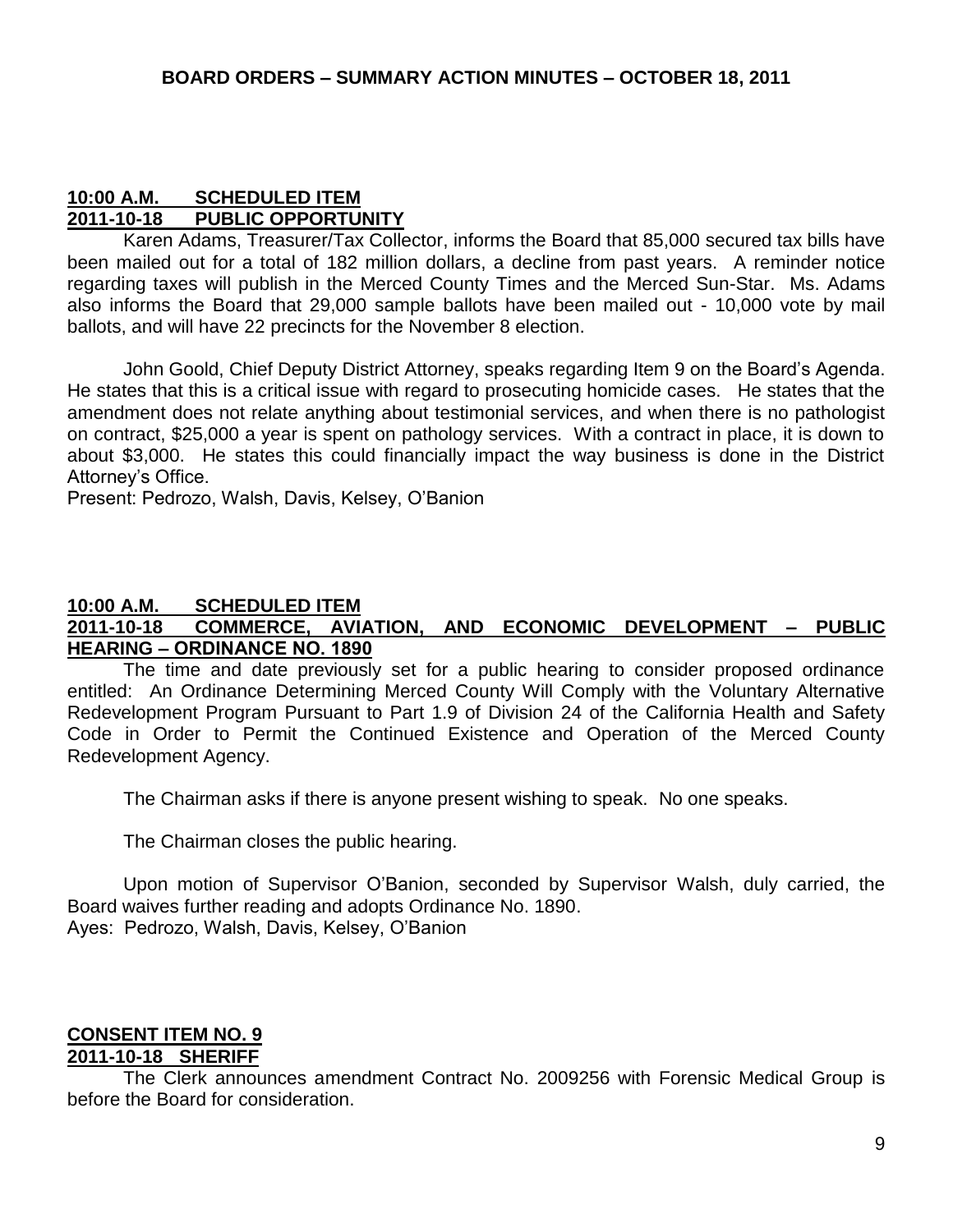Supervisor Kelsey asks if the matter may be continued in order to discuss the District Attorney's Office concerns with regard to testimonial services of a pathologist.

Undersheriff Tom Cavallero states the issue with this Budget Transfer is it keeps them solvent to continue paying the bill for the contract for the Forensic Pathologist until the position is filled.

County Executive Officer Larry Combs states an assessment will be made and if it is determined that there is a problem an amendment will be brought back to the Board.

Upon motion of Supervisor Davis, seconded by Supervisor Walsh, duly carried, the Board authorizes the Chairman to sign Contract No. 2009256 with Forensic Medical Group for Autopsy services and approves the budget transfer in the amount of \$125,000 to increase the contract from \$50,000 to \$175,000.

Ayes: Pedrozo, Walsh, Davis, Kelsey, O'Banion

#### **ACTION ITEM NO. 26 2011-10-18 COMMERCE, AVIATION, AND ECONOMIC DEVELOPMENT**

The Clerk announces authorization to solicit funds in support of regional participation in the 2012 San Joaquin Entrepreneur Challenge (SJEC) is before the Board for consideration.

Department of Workforce Investment Director Andrea Baker reviews the staff report and states this is the third annual SJEC which includes three counties: San Joaquin, Stanislaus and Merced. The contest is similar to American Idol. Ms. Baker states this item requests that the County be a full partner in the process by asking the community to donate toward the prize money. She further states that the prize money goes to the contest winner to help develop the business and become full-fledged businesses and create jobs in their communities.

Upon motion of Supervisor Walsh, seconded by Supervisor O'Banion, duly carried, the Board authorizes the Directors of the Department of Workforce Investment and the Department of Commerce, Aviation, and Economic Development to solicit donations from local stakeholders to include business advocacy organization, private sector partners, and other potential interested parties to support this region's participation in the third annual San Joaquin Entrepreneur Challenge.

Ayes: Pedrozo, Walsh, Davis, Kelsey, O'Banion

#### **ACTION ITEM NO. 38 2011-10-18 BOARD OF SUPERVISORS**

The Clerk announces Special Board Project Funds – District One is before the Board for consideration.